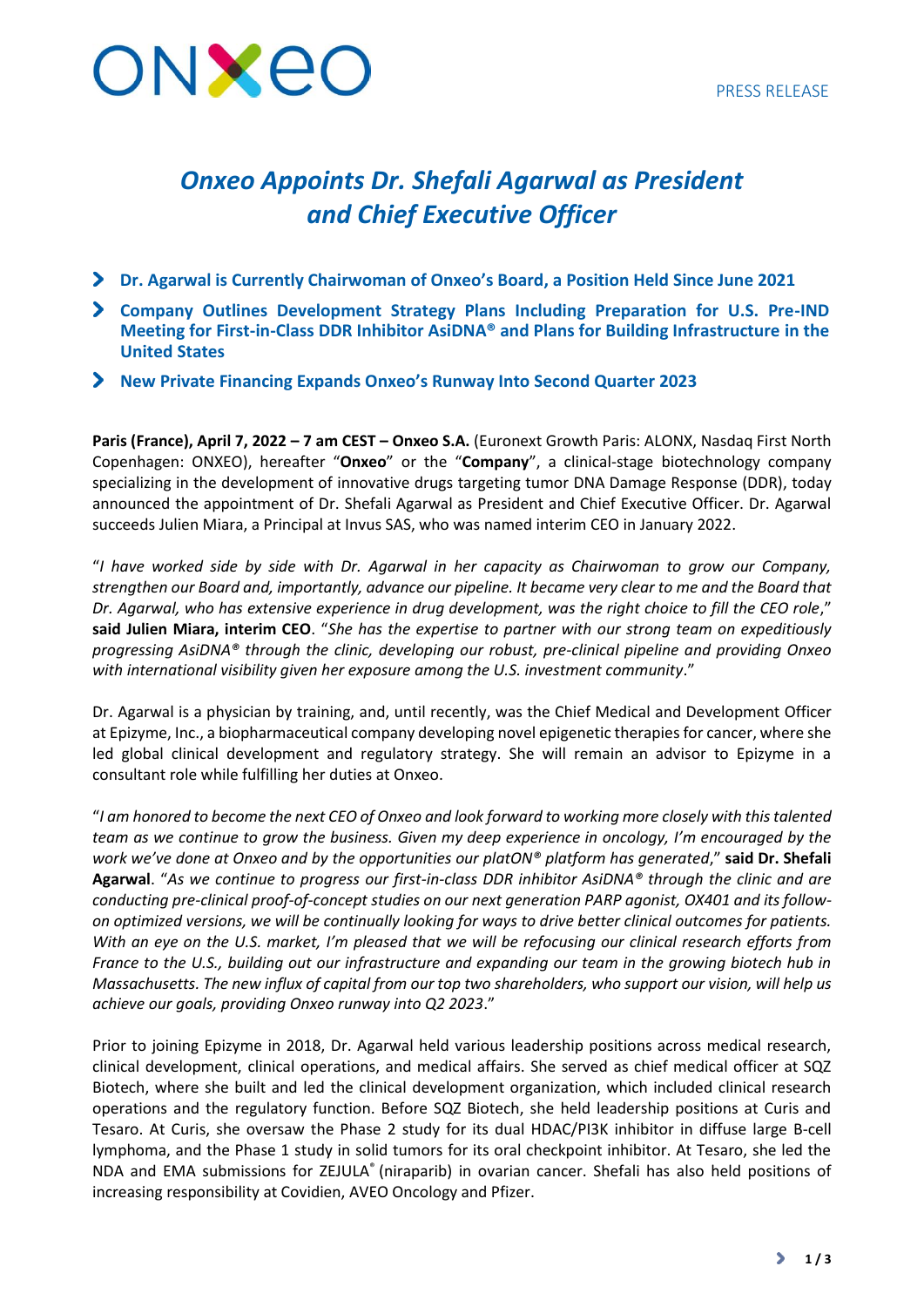

In addition to receiving her medical degree, Dr. Agarwal holds a Master of Public Health and a Master of Science in business. Dr. Agarwal is a member of the Board of Directors of three U.S. biotechnology companies, ITB Med (private), Gritstone Bio (NASDAQ: GRTS) and Fate Therapeutics (Nasdaq: FATE). She is also on the Scientific Advisory Board of Imvax, Inc. and is the Founder of Cancer Shakti Foundation, a voluntary non-profit organization dedicated to raising cancer awareness.

**Robert L. Coleman, MD, Onxeo Board member and Chief Scientific Officer of US Oncology Research, said**,

"*We are excited to welcome Dr. Agarwal to Onxeo as CEO. She brings unique expertise and clinical acumen to Onxeo, based on a successful history as a director in several biopharma companies. This bridging foundation provides a unique perspective into unmet clinical needs, treatment landscape, regulatory processes, and capital stewardship to carefully vet and execute on strategic initiatives for drug development and enterprise-level growth. I'm so honored to work alongside her to bring uniquely designed therapeutic*  assets to the clinic. On behalf of the Onxeo Board, we welcome Dr. Agarwal to her new leadership role."

\*\*\*

### **About Onxeo**

**Onxeo** (Euronext Paris, NASDAQ Copenhagen: ONXEO) is a clinical-stage biotechnology company developing innovative oncology drugs targeting tumor DNA-binding functions through unique mechanisms of action in the soughtafter field of DNA Damage Response (DDR). The Company is focused on bringing early-stage first-in-class or disruptive compounds from translational research to clinical proof-of-concept, a value-creating inflection point appealing to potential partners.

**platON** is Onxeo's proprietary chemistry platform of oligonucleotides acting as decoy agonists, which generates new innovative compounds and broaden the Company's product pipeline.

**AsiDNA**, the first compound from platON, is a highly differentiated, clinical-stage first-in-call candidate in the field of DNA damage response (DDR) applied to oncology. Its decoy and agonist mechanism acting upstream of multiple DDR pathways results in distinctive antitumor properties, including the ability to prevent or abrogate tumor resistance to targeted therapies such as PARP inhibitors and strong synergy with tumor DNA-damaging agents such as radiochemotherapy. AsiDNA is currently in combination clinical trials in difficult-to-treat solid tumors.

**OX401** is a new drug candidate from platON, designed to be a next-generation PARP inhibitor acting on both the DNA Damage Response and the activation of immune response, without inducing resistance. OX401 is currently being optimized and is 0undergoing preclinical proof-of-concept studies, alone and in combination with immunotherapies.

**For further information, please visit [www.onxeo.com.](http://www.onxeo.com/)**

#### **Forward looking statements**

This communication expressly or implicitly contains certain forward-looking statements concerning Onxeo and its business. Such statements involve certain known and unknown risks, uncertainties and other factors, which could cause the actual results, financial condition, performance or achievements of Onxeo to be materially different from any future results, performance or achievements expressed or implied by such forward-looking statements. Onxeo is providing this communication as of this date and does not undertake to update any forward-looking statements contained herein as a result of new information, future events or otherwise. For a discussion of risks and uncertainties which could cause actual results, financial condition, performance or achievements of Onxeo to differ from those contained in the forward-looking statements, please refer to the risk factors described in the most recent Company's registration document or in any other periodic financial report and in any other press release, which are available free of charge on the websites of the Company Group [\(www.onxeo.com\)](http://www.onxeo.com/) and/or the AMF [\(www.amf-france.org\)](http://www.amf-france.org/).